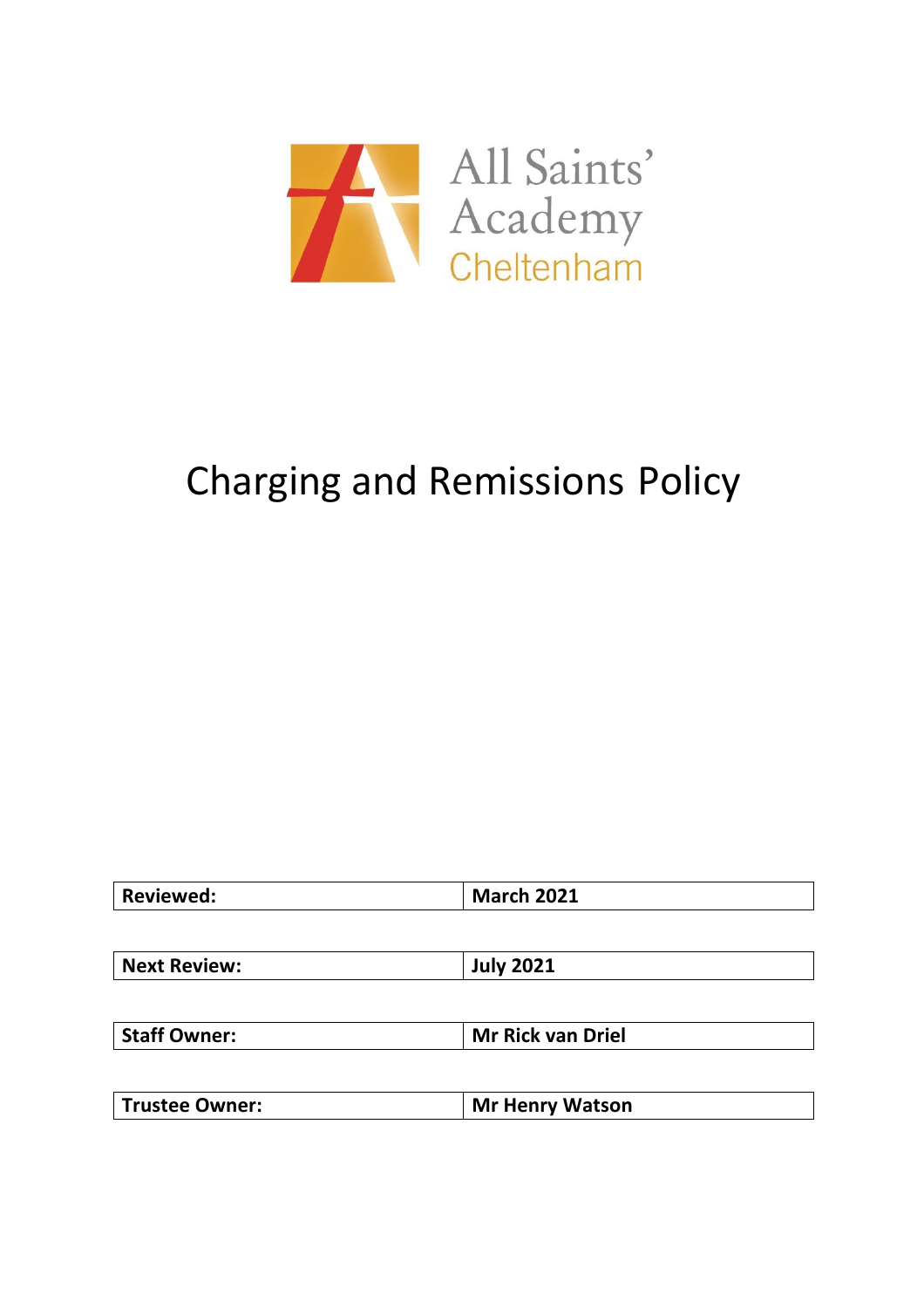| 1. | Introduction                        | 3 |
|----|-------------------------------------|---|
| 2. | Aims                                | 3 |
| 3. | The Legal Position                  | 3 |
|    | 3.1 Charges                         | 3 |
|    | 3.2 Examinations                    | 3 |
|    | 3.3 Admission                       | 4 |
|    | 3.4 Finished products               | 4 |
|    | 3.5 Board and lodging               | 4 |
|    | 3.6 Transport                       | 4 |
|    | 3.7 Voluntary contributions         | 4 |
|    | 4. Permitted charges                | 4 |
|    | 5. Third parties                    | 5 |
|    | 6. Academy Charging Policy          | 5 |
|    | a. Practical subjects               | 5 |
|    | b. Residential Trips                | 5 |
|    | c. Activities outside Academy Hours | 5 |
|    | 7. Voluntary Contributions          | 6 |
|    | 8. Equal Opportunities              | 6 |
|    | 9. Monitoring and Review            | 6 |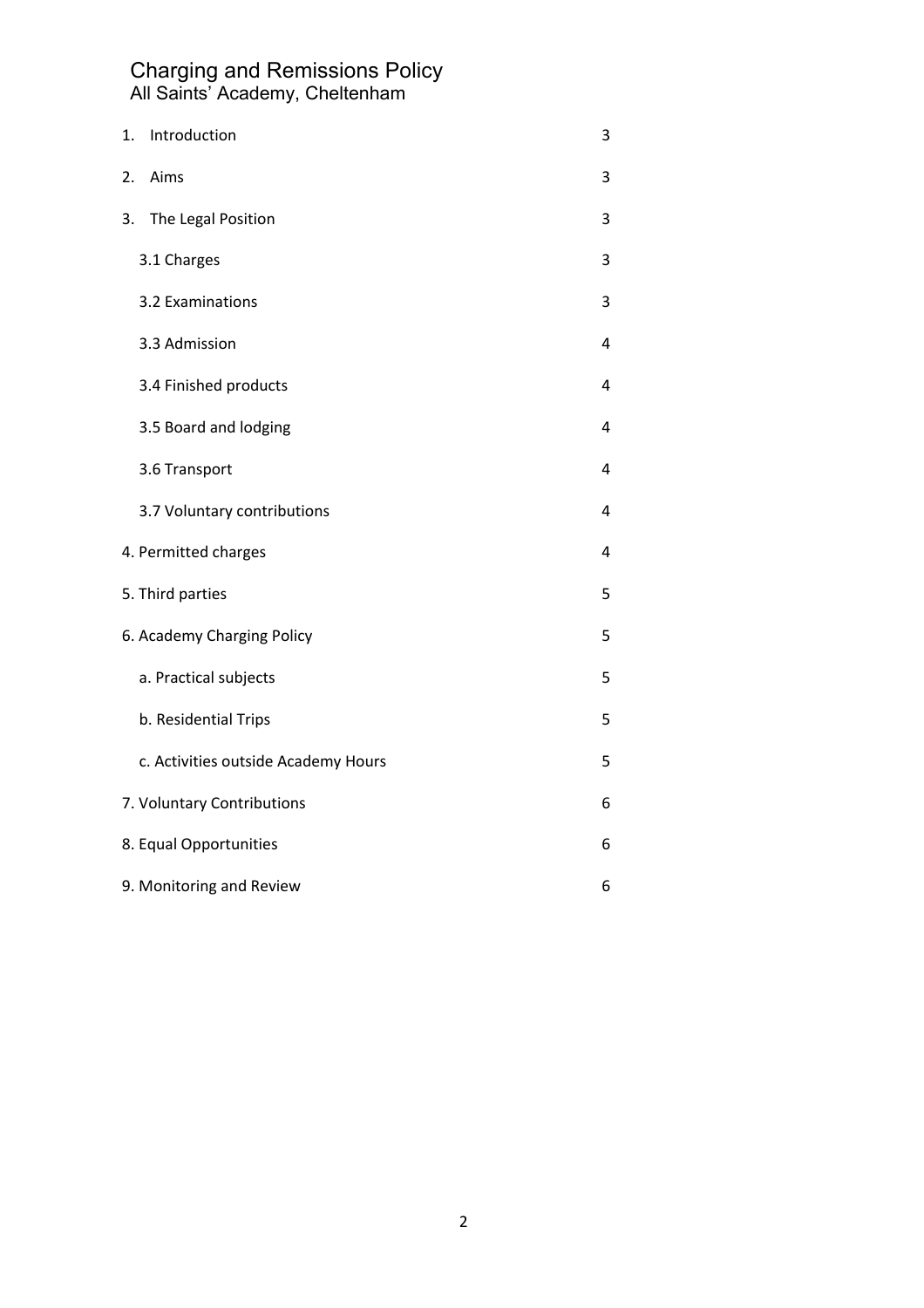## **1. Introduction**

1.1 The polices of All Saints' Academy, with its distinctive Anglican and Catholic foundation, exist to support the Sponsor's Christian vision, ethos and values that are embedded in the day-to-day and long term running of the Academy. Each policy evidences the commitment of the Sponsor to developing Body, Mind and Spirit.

1.2 The Board of Trustees has a duty to make a Charging and Remissions policy.

1.3 The Board of Trustees acknowledges the right of every student to receive free Academy education and understands that activities offered wholly or mainly during normal teaching time must be made available to all students regardless of their parents' ability or willingness to help meet the cost.

1.4 The Trustees also recognise the valuable contribution that the wide range of additional activities, trips and residential experiences can make towards students' education and aim to promote and provide such activities both as part of a broad and balanced curriculum for the students of the Academy and as additional optional activities.

#### **2. Aims**

The aims of the policy are to:

- explain the Academy's policy on charging and remissions of charges;
- set out the legal position;
- explain the various responsibilities

#### **3. The Legal Position**

#### 3.1 Charges

In accordance with the Academy's Funding Agreement and the Education Act 1996, no charge may be made for education in Academy hours. This policy is also in accordance with Department for Education Guidance entitled 'Charging for School Activities.'

No charge can be made for the following:

- education provided during Academy hours (including the supply of any books, materials, instruments, equipment or transport); and
- tuition for students learning to play musical instruments if the tuition is required as part of the National Curriculum or part of a syllabus for a prescribed public examination that the student is being prepared for at the Academy.

#### 3.2 Examinations

No charge can be made for entry to a public examination on the Secretary of State's prescribed list (except where the student without good reason fails to attend or meet the requirements of the examination (e.g. fails to submit coursework)), or examination re-sit(s) if the student is being prepared for the re-sit(s) at the Academy.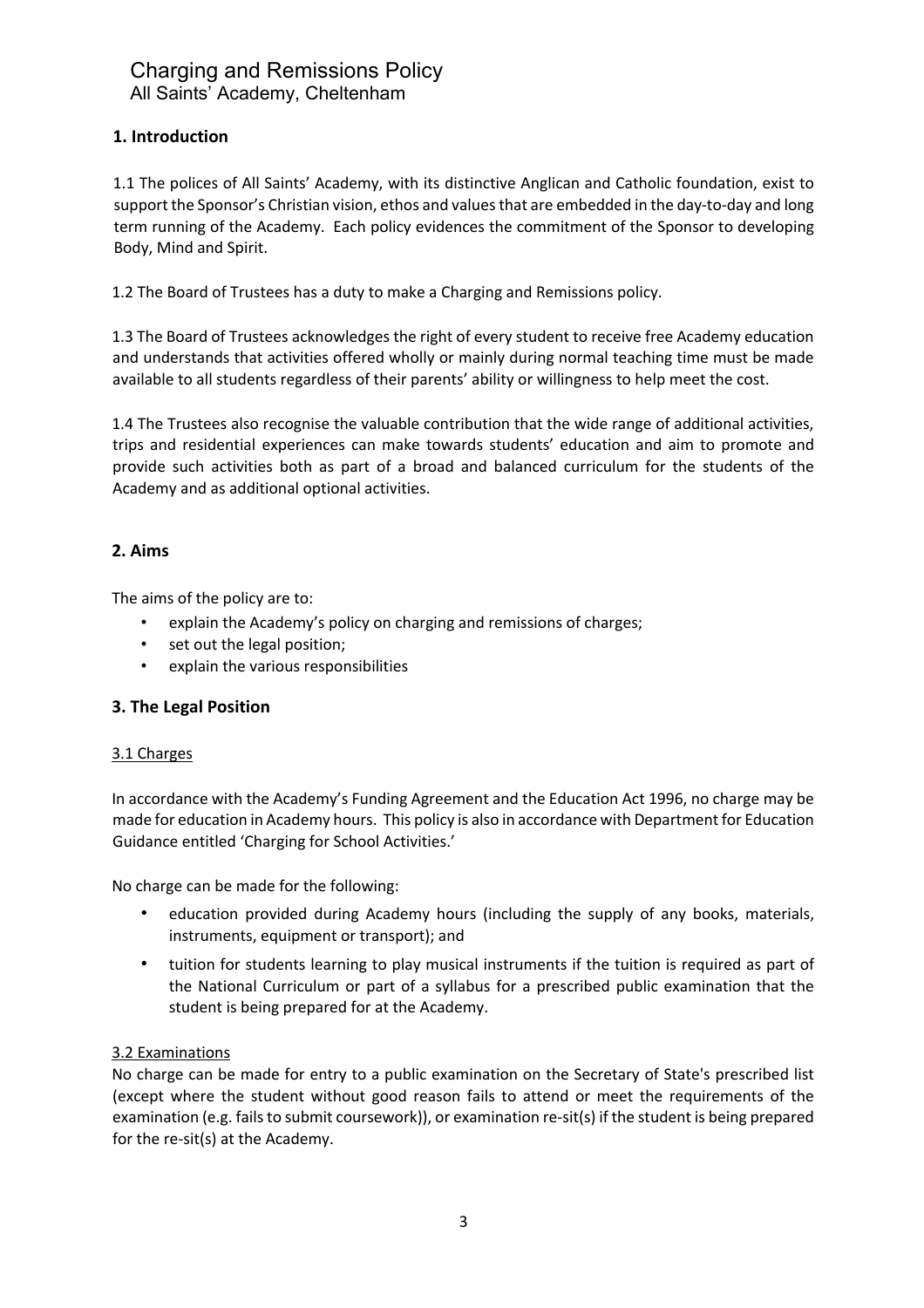#### 3.3 Admission

No charge can be made in connection with admission to an Academy.

#### 3.4 Finished products

Where parents have expressed a wish in advance to have a finished product made at the Academy (e.g. in craft, art or food and nutrition lessons) a charge can be made at cost price. The parents must know the charge for the product in advance.

#### 3.5 Board and lodging

A charge can be made for board and lodging on residential educational visits/activities.

#### 3.6 Transport

Transport to and from home to any activity not provided by, but permitted by, the Academy, can be charged for.

#### 3.7 Voluntary contributions

Parents may volunteer to pay for any educational activity.

The Academy may request voluntary contributions for any visits/activities both inside and outside Academy time.

#### **4. Permitted charges**

4.1 The following are permitted charges:

- charges for board and lodging on trips;
- costs of lost and destroyed Academy property and breakages;
- any costs associated with individual tuition in the playing of musical instruments whether in or out of Academy hours except as outlined above under 3.1;
- the cost of providing materials, books, instruments or equipment for optional extras;
	- education provided outside Academy hours (or mainly outside Academy hours) that is not; a. part of the National Curriculum;
		- b. part of a syllabus for a prescribed public examination that the student is being prepared for at the Academy; or
		- c. part of religious education.
- Examination entry fees if:
	- the student has not been prepared for the prescribed public examination(s) at the Academy;
	- the examination is not on the set list but the Academy arranges for the student to take it;
	- the student fails without good reason to complete the requirements of any public examination and the Academy originally paid or agreed to pay the entry fee ; and
	- re-sits of prescribed public examinations where no further preparation has been provided by the Academy.

In all cases where a permitted charge is likely to be made the parents must be told of and agree the amount in advance of the optional extra being provided. Parents may be exempt from paying the cost of boarding and lodging costs of trips if they can prove they are in receipt of certain public benefits such as Universal Credit.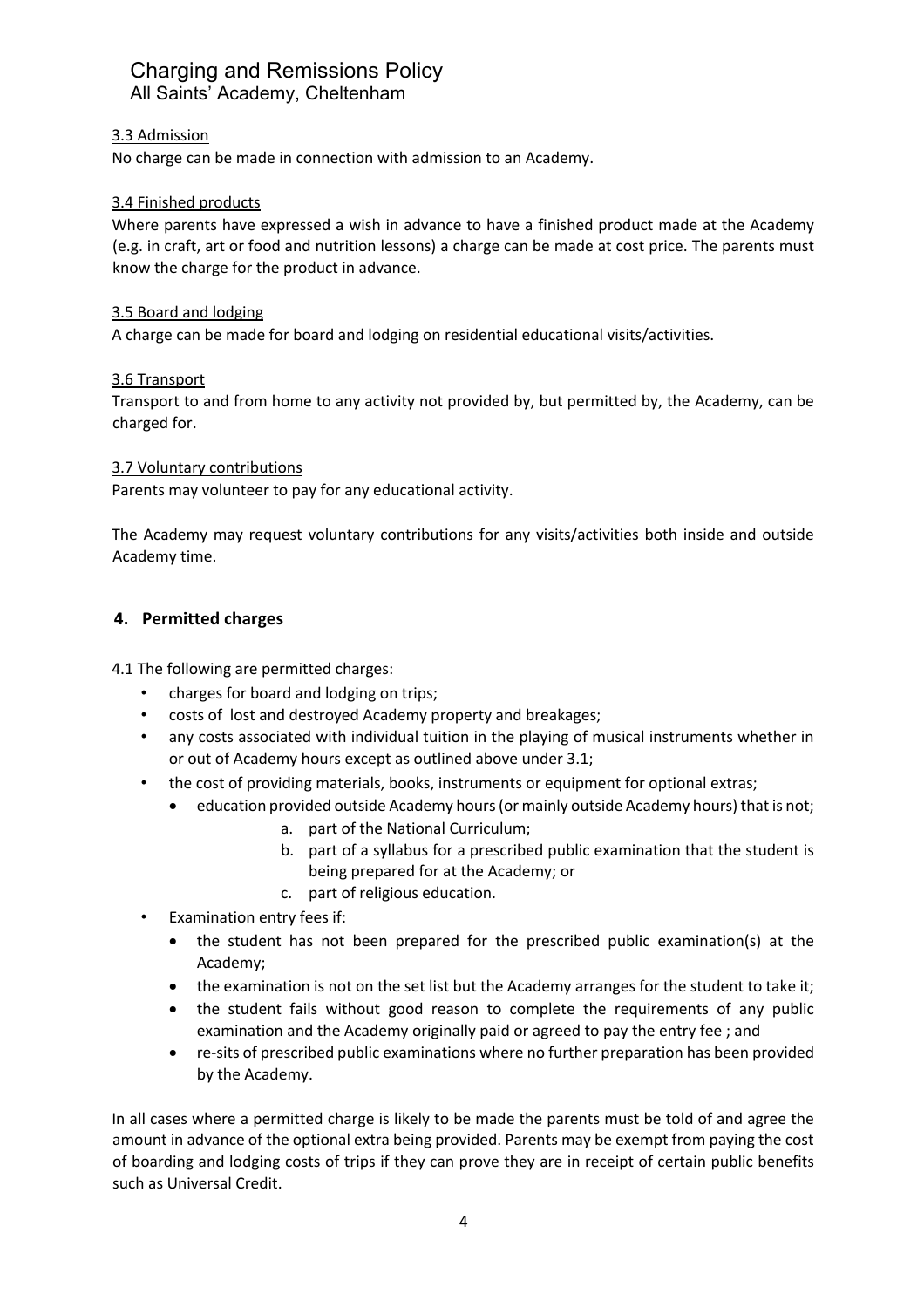## **5. Third parties**

5.1 The law permits the Academy to charge for the provision of educational services by a third party e.g. the Parents Association (as distinct from activities contracted by the Academy with an external provider), but the Academy must ensure that the monies are paid directly to the third party organisation.

5.2 In such cases, if the activity is in Academy time, the Academy has to formally grant leave of absence to the students taking part, as the activity would no longer technically be part of the Academy's official programme.

5.3 It is likely, too, that any staff taking part in the activity would also have to be granted leave of absence. The Principal must consider carefully the position of accompanying staff, depending on the precise nature and duration of the visit.

5.4 It is the Academy policy that activities provided by third parties (as opposed to activities contracted by the Academy with an external provider) will require permission from the Board of Trustees.

### **6. Academy Charging Policy**

6.1 The law allows governing bodies to charge for the defined activities only if they have first made a policy on charging and remissions.

6.2 Parents will be made aware of the policy, and how they can consult the policy. This requirement will be set out in the Academy prospectus.

6.3 The Board of Trustees therefore reserves the right to make a charge in the following circumstances for activities organised by the Academy:

- Practical subjects: where parents have indicated in writing that they wish their child to bring home a finished product, a charge will be made for the costs of materials/ingredients for subjects such as design or food technology.
- Residential Trips: for the board and lodging element of approved residential activities.
- Activities outside Academy Hours: the full cost to each student of all approved activities deemed to be "optional extras" taking place outside Academy hours. Please see paragraph 4.1 above. Any charge made in respect of individual students will not exceed the actual cost of providing the optional extra activity and will be divided equally by the number of students participating.

#### **7. Voluntary Contributions**

The Board of Trustees reserves the right to ask parents for a voluntary contribution towards the cost of:

- any activity which takes place during Academy hours;
- Academy equipment;